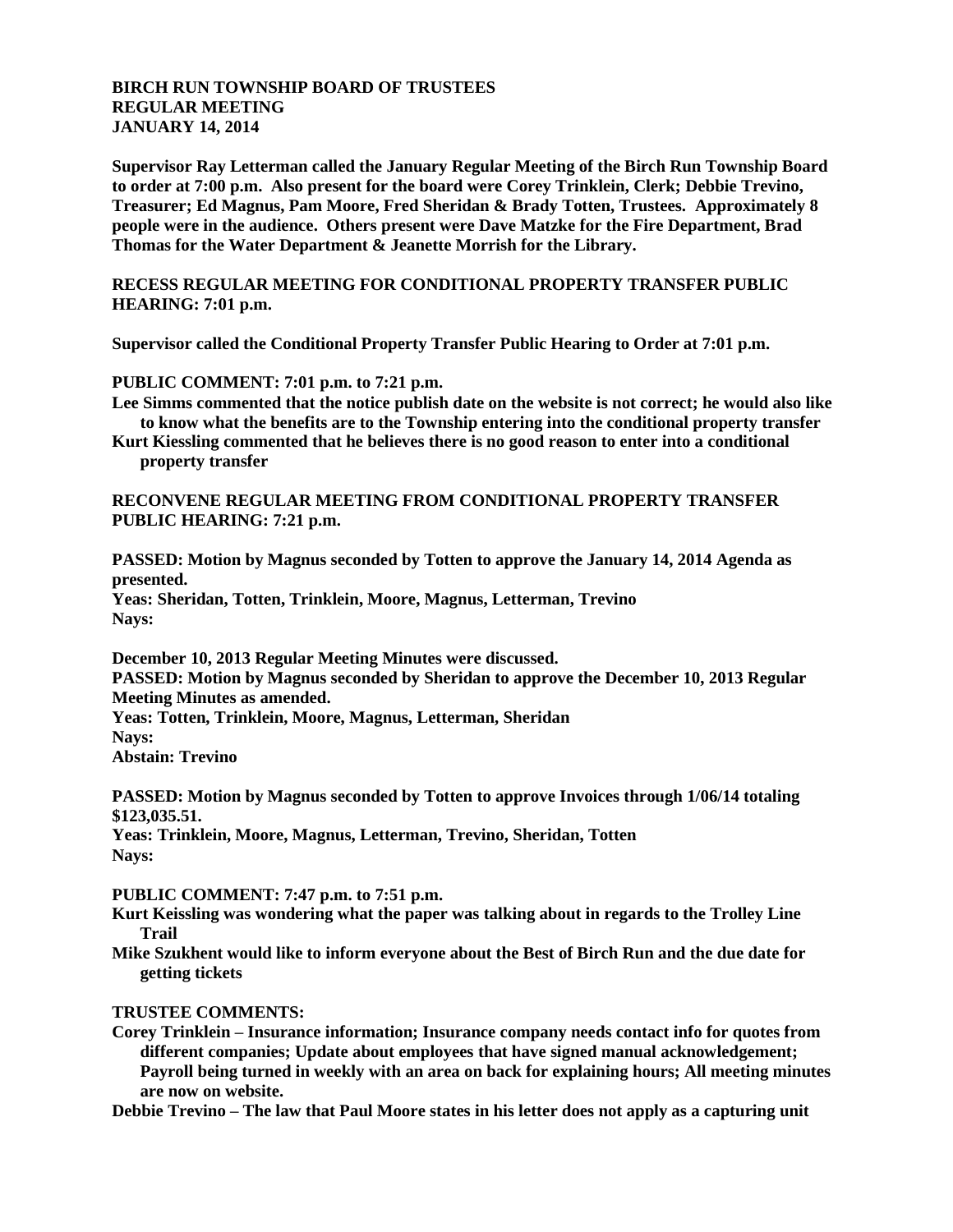**according to the county treasurer. There has been an agreement to disburse only the Summer Taxes that have been collected.**

- **Ray Letterman – County Road Commission has not returned calls regarding schedule for roads this year. Budgets are coming up and everyone has been asked to submit budgets. Has there been any clarification regarding the term of "garage" in the ordinance.**
- **Brady Totten – DDA meeting was rescheduled from January 8th to January 22nd at 9:00am. Meeting will be with Mr. Meyer regarding expansion of the DDA District.**
- **Fred Sheridan – Planning Commission is looking at streamlining the process of approving site plans or special use permits. Bill Nelson was going to address the board regarding the lot coverage, but he could not attend. Planner was asked to review lot coverage already, so question has been already been addressed.**
- **Ed Magnus – There were issues with the tax bills so they will be have to be corrected. Oscar & Joey's looks like it may be a good place to have the annual meeting.**

## **DEPARTMENT REPORTS:**

- **Brad Thomas – City of Saginaw was over-paid due to meter head issues, so a credit has been incorporated into water bills from the city. Building is almost completed and it should be done this week.**
- **Dave Matzke – A breakdown of runs has been submitted. Standing of how much death benefits the Fire Dept currently has. A new cutter is going to be purchased. A memorandum regarding a list of focused response for departments is included.**
- **Jeanette Morrish – Last month the Friends of the Library held a Velveteen Rabbit reading. Story hour has started back up again. The adult reading program has also started. E-books will be coming to the library soon.**

**PASSED: Motion by Magnus seconded by Sheridan to approve the January Budget Amendments – Appendix A.**

**Yeas: Magnus, Letterman, Trevino, Sheridan, Totten, Trinklein Nays: Moore**

**PASSED: Motion by Magnus seconded by Sheridan to approve rescinding the motion to approve the Park and Recreation Master Plan 2013 – 2018 from the December 10, 2013 Meeting. Yeas: Magnus, Letterman, Trevino, Sheridan, Totten, Trinklein, Moore Nays:**

**PASSED: Motion by Magnus seconded by Moore to approve Ordinance #2014-01 (Business Licenses).**

**Yeas: Letterman, Trevino, Sheridan, Totten, Trinklein, Moore, Magnus Nays:**

**PASSED: Motion by Magnus seconded by Totten to approve the 2014 Township Office Closing Dates.**

**Yeas: Trevino, Sheridan, Totten, Trinklein, Moore, Magnus, Letterman Nays:**

**PASSED: Motion by Magnus seconded by Moore to approve Administrative Resolution #01-14 (2014 Township Meeting Dates).**

**Yeas: Sheridan, Totten, Trinklein, Moore, Magnus, Letterman, Trevino Nays:**

**PASSED: Motion by Magnus seconded by Totten to approve Hugo Locksmiths to install three new electronic locks not to exceed \$2,988.90.**

**Yeas: Totten, Trinklein, Moore, Magnus, Letterman, Trevino, Sheridan Nays:**